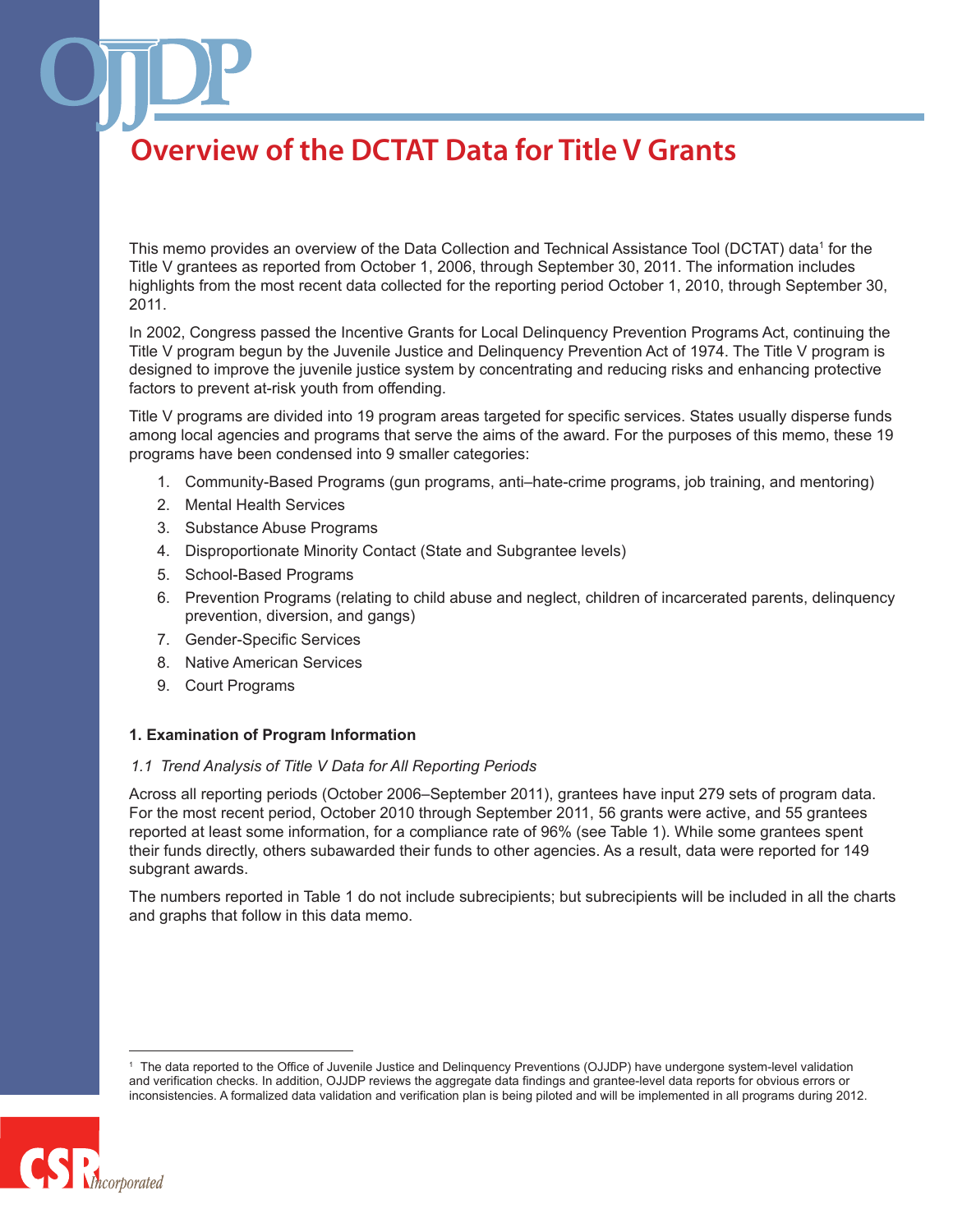|                          | <b>Status</b>      |             |                 |              |
|--------------------------|--------------------|-------------|-----------------|--------------|
| <b>Reporting Periods</b> | <b>Not Started</b> | In Progress | <b>Complete</b> | <b>Total</b> |
| Oct 2006-Sept 2007       | $\overline{0}$     | 4           | 51              | 55           |
| Oct 2007-Sept 2008       | 0                  | 1           | 55              | 56           |
| Oct 2008-Sept 2009       | $\overline{2}$     |             | 53              | 56           |
| Oct 2009-Sept 2010       | $\mathcal{P}$      | 0           | 54              | 56           |
| Oct 2010-Sept 2011       |                    |             | 54              | 56           |
| Total                    | 5                  |             | 267             | 279          |

## **Table 1. Status of Grantee Reporting by Period**

Over the reporting periods, the number of grantees providing data for the different program areas has varied. The largest numbers provided data under the Prevention Programs subcategory, which includes the purpose areas of child abuse and neglect, children of incarcerated parents, delinquency prevention, diversion, and gangs. However, this number has steadily decreased since the first reporting period.



#### **Figure 1. Awards by Program Area across Reporting Periods**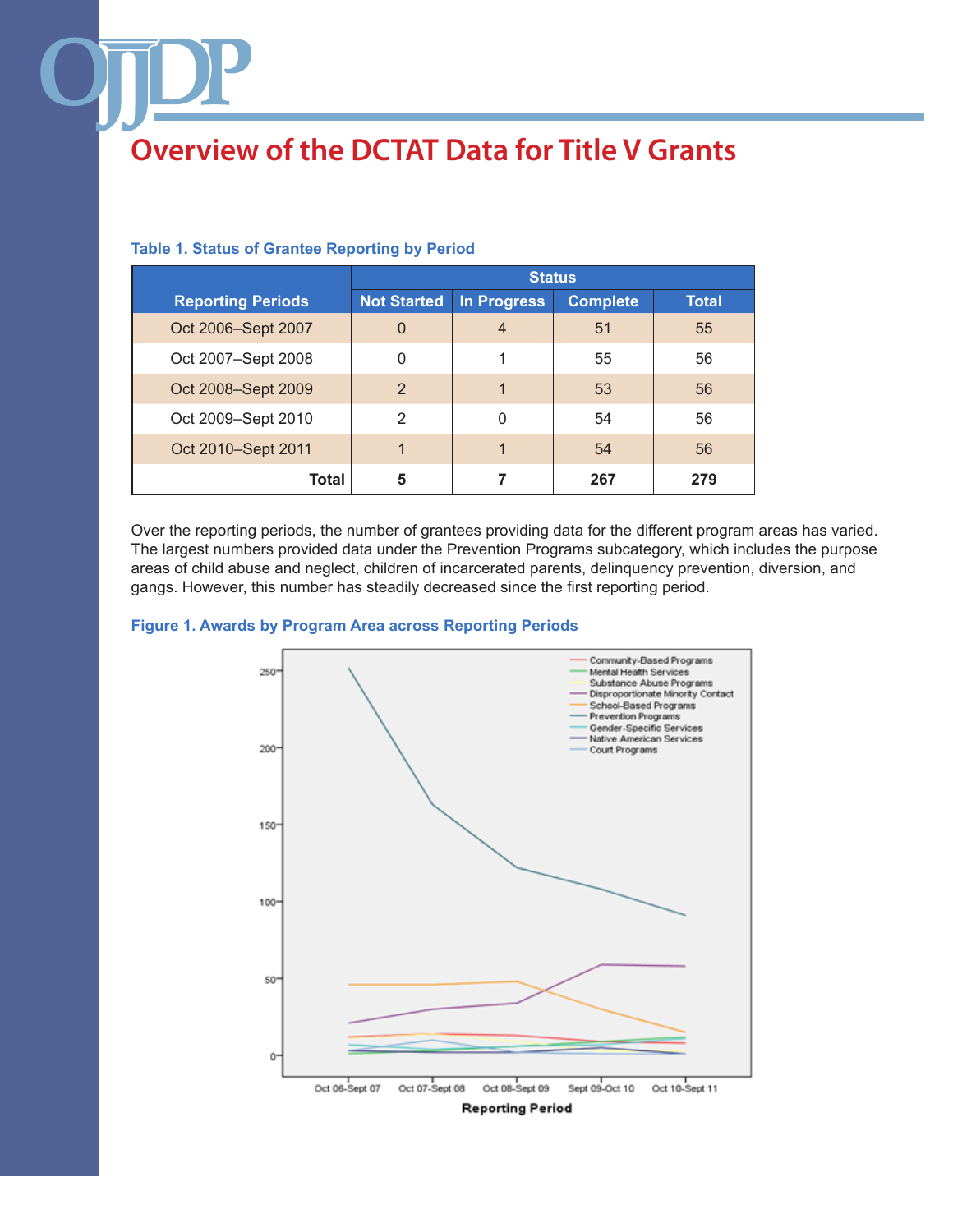Figure 2 depicts the number of subgrants by Federal fiscal year (FFY). During October 2010–September 2011, the most subgrants (n=46) were made from FFY 2010 funding. Across the past five reporting periods, there has been a steady decline in the amount of Title V subgrants, as Figure 2 shows.



## **Figure 2. Number of Subgrants by Federal fiscal year (N=1048)**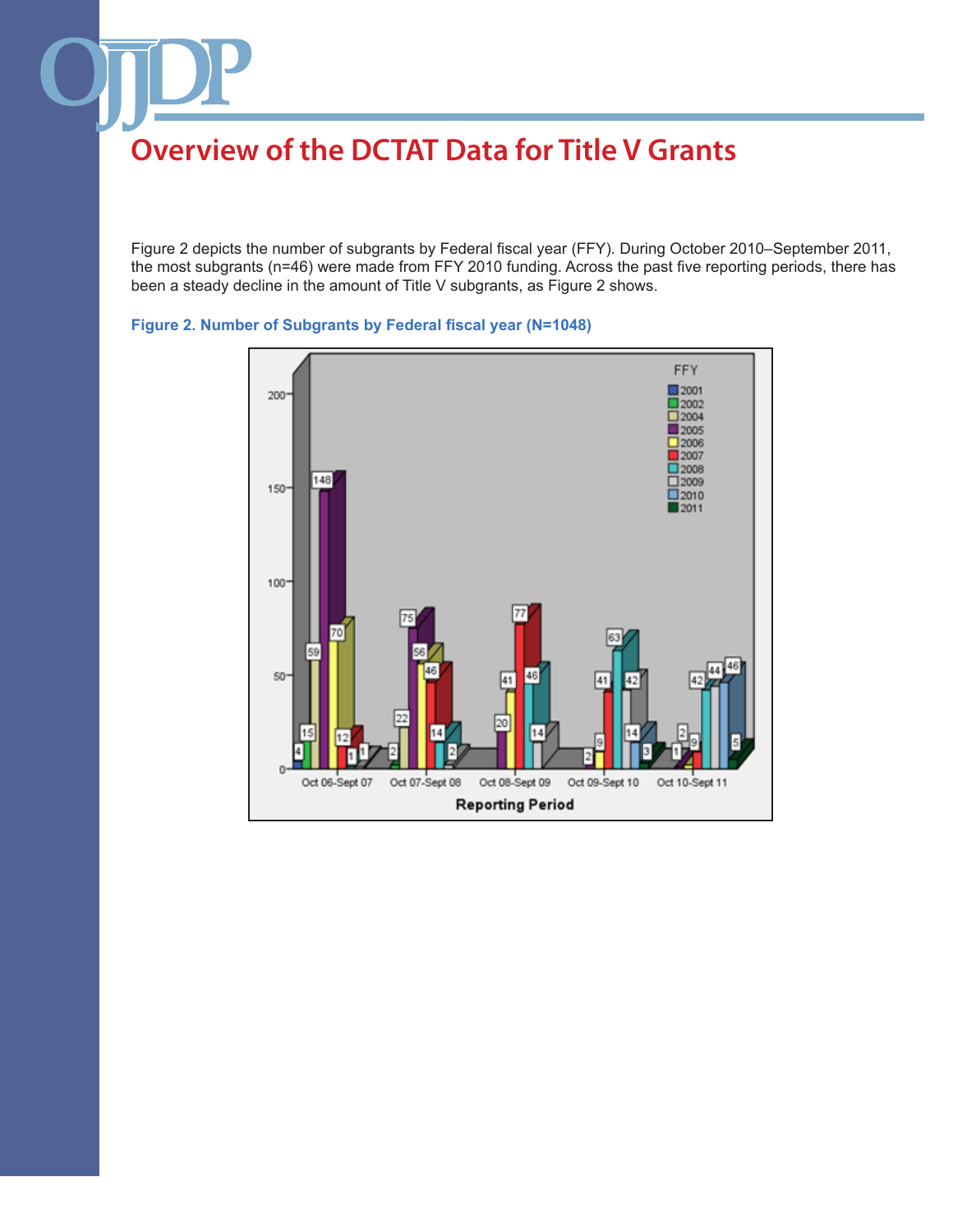Table 2 depicts the total award amount by FFY. During October 2010–September 2011, the largest funding amount for Title V, \$1,568,559, came from FFY 2010. Grantees use funds to implement a number of prevention and intervention programs. Over the past five reporting periods, there was a significant decline in the total award amount; the largest amount was in October 2006–September 2007 (Table 2).

|            | <b>Data Collection Period</b> |                       |                       |                       |                       |
|------------|-------------------------------|-----------------------|-----------------------|-----------------------|-----------------------|
| <b>FFY</b> | <b>Oct 06-Sept 07</b>         | <b>Oct 07-Sept 08</b> | <b>Oct 08-Sept 09</b> | <b>Oct 09-Sept 10</b> | <b>Oct 10-Sept 11</b> |
| 2001       | \$211,537.00                  | \$0.00                | \$0.00                | \$0.00                | \$0.00                |
| 2002       | \$1,442,856.00                | \$11,727.00           | \$0.00                | \$0.00                | \$0.00                |
| 2004       | \$3,896,614.92                | \$2,549,991.94        | \$0.00                | \$0.00                | \$0.00                |
| 2005       | \$9,093,042.33                | \$4,291,884.62        | \$994,161.35          | \$125,450.00          | \$75,000.00           |
| 2006       | \$1,1024,311.46               | \$3,164,232.81        | \$1,225,286.86        | \$209,012.00          | \$37,250.00           |
| 2007       | \$334,338.47                  | \$1,579,442.09        | \$2,550,081.08        | \$1,687,437.53        | \$207,777.00          |
| 2008       | \$48,360.00                   | \$514,649.00          | \$962,601.79          | \$1.618,894.27        | \$878,178.00          |
| 2009       | \$8,800.00                    | \$33,486.00           | \$231,675.00          | \$949,080.45          | \$862,203.00          |
| 2010       | \$0.00                        | \$0.00                | \$0.00                | \$217,117.00          | \$1,568,559.00        |
| 2011       | \$0.00                        | \$0.00                | \$0.00                | \$0.00                | \$83,692.00           |

## **Table 2.Total Award Amount by Federal Fiscal Year**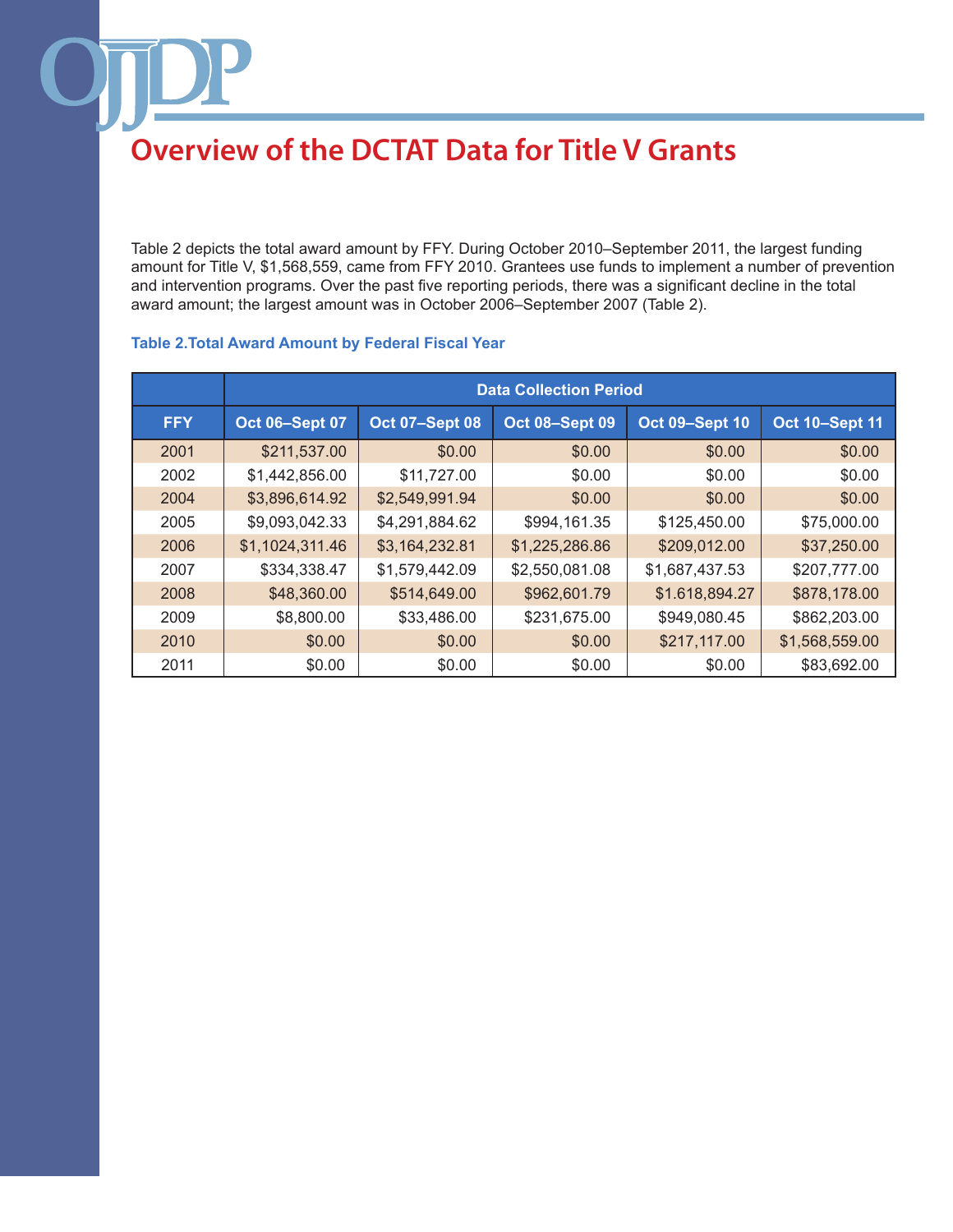Table 3 presents an aggregate of demographic data for the October 2010–September 2011 reporting period. More specifically, the numbers represent the population actually served by grantees through the Title V program. Targeted services include any approaches specifically designed to meet the needs of the population (e.g., gender-specific, culturally based, developmentally appropriate services).

### **Table 3. Target Population: October 2010–September 2011**

|                       | <b>Population</b>                          | Number of grantees who served this<br>group during the project period |
|-----------------------|--------------------------------------------|-----------------------------------------------------------------------|
| <b>RACE/ETHNICITY</b> | American Indian/Alaskan Native             | 49                                                                    |
|                       | Asian                                      | 39                                                                    |
|                       | <b>Black/African American</b>              | 76                                                                    |
|                       | Hispanic or Latino (of any race)           | 77                                                                    |
|                       | Native Hawaiian and Other Pacific Islander | 33                                                                    |
|                       | Other Race                                 | 36                                                                    |
|                       | White/Caucasian                            | 76                                                                    |
|                       | Youth population not served directly       | 22                                                                    |
| <b>JUSTICE</b>        | At-Risk Population (no prior offense)      | 113                                                                   |
|                       | <b>First Time Offenders</b>                | 57                                                                    |
|                       | <b>Repeat Offenders</b>                    | 32                                                                    |
|                       | Sex Offenders                              | 10                                                                    |
|                       | <b>Status Offenders</b>                    | 26                                                                    |
|                       | Violent Offenders                          | 13                                                                    |
|                       | Youth population not served directly       | 23                                                                    |
| <b>GENDER</b>         | Male                                       | 125                                                                   |
|                       | Female                                     | 119                                                                   |
|                       | Youth population not served directly       | 21                                                                    |
| <b>AGE</b>            | $0 - 10$                                   | 60                                                                    |
|                       | $11 - 18$                                  | 113                                                                   |
|                       | Over 18                                    | 25                                                                    |
|                       | Youth population not served directly       | 22                                                                    |
| <b>GEO</b>            | Rural                                      | 89                                                                    |
|                       | Suburban                                   | 41                                                                    |
|                       | <b>Tribal</b>                              | 22                                                                    |
|                       | Urban                                      | 41                                                                    |
|                       | Youth population not served directly       | 20                                                                    |
| <b>OTHER</b>          | <b>Mental Health</b>                       | 40                                                                    |
|                       | <b>Substance Abuse</b>                     | 51                                                                    |
|                       | Truant/Dropout                             | 43                                                                    |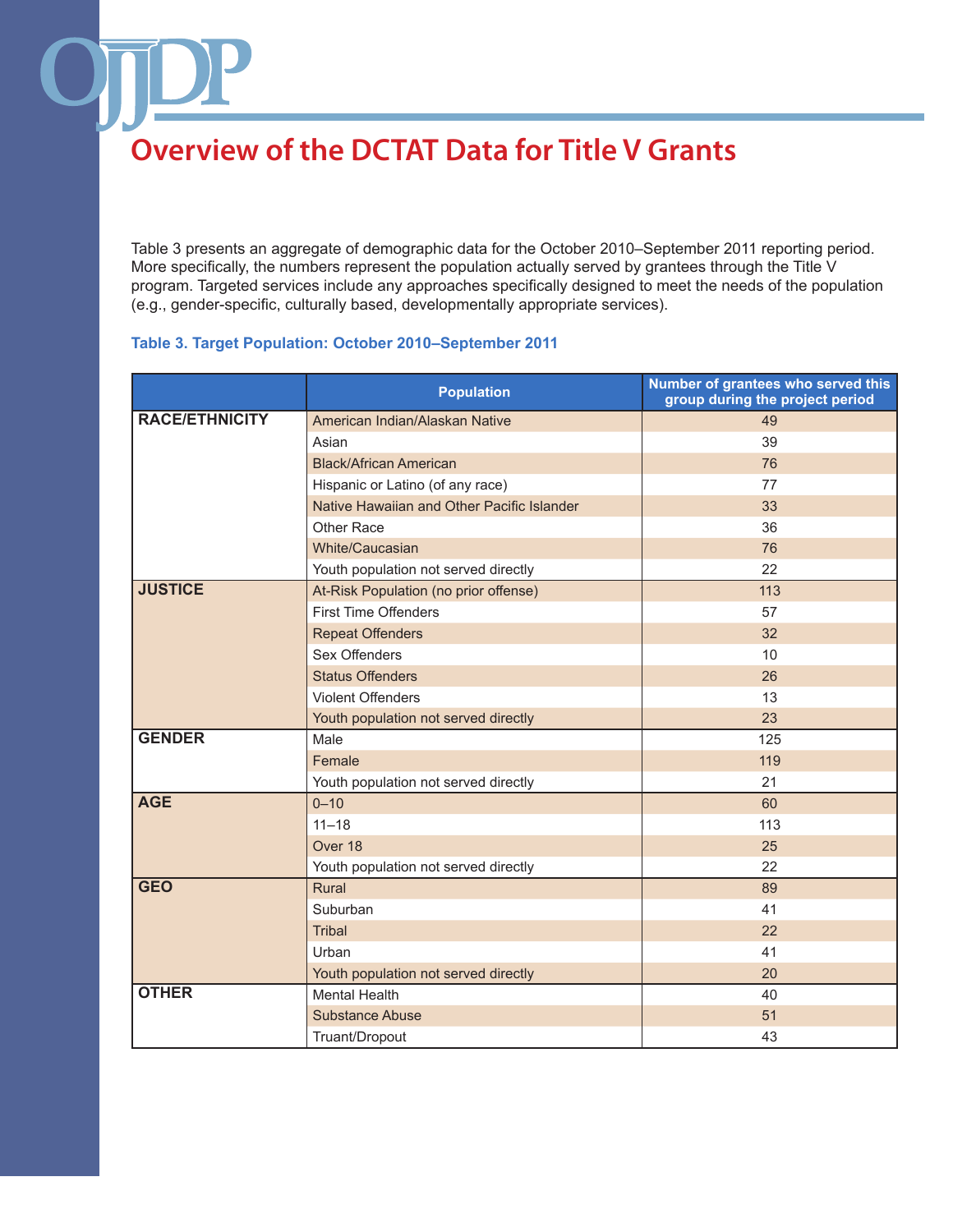## **2. Analysis of Core Measure Data from October 2010–September 2011**

### *2.1 Analysis of Target Behaviors*

Targeted behaviors measure a positive change in behavior among program participants. Ideally, data are collected on the number of youth who demonstrate a positive change for a targeted behavior in each reporting period. Tables 4 and 5 show a list of measures on which grantees were required to evaluate performance and track data for certain target behaviors in each program category. The tables list both short-term (Table 4) and long-term (Table 5) percentages for the specified target behavior for all program categories for October 2010– September 2011. In all, 14,620 youths were served in various programs funded by the Title V grant. Of that number, approximately 86% completed the defined program requirements.

Table 4 shows that approximately 79% of the program youth exhibited a desired change in the targeted behavior.

| <b>Target Behavior</b>      | <b>No. of Youth</b><br><b>Receiving Services for</b><br><b>Target Behavior</b> | <b>No. of Youth with</b><br><b>Noted Behavioral</b><br><b>Change</b> | <b>Percent of Youth with</b><br><b>Noted Behavioral</b><br><b>Change</b> |
|-----------------------------|--------------------------------------------------------------------------------|----------------------------------------------------------------------|--------------------------------------------------------------------------|
| School Attendance           | 2,435                                                                          | 2,117                                                                | 87                                                                       |
| <b>Antisocial Behavior</b>  | 3,876                                                                          | 3,373                                                                | 87                                                                       |
| <b>Family Relationships</b> | 2,602                                                                          | 1,619                                                                | 62                                                                       |
| Substance Use               | 2,238                                                                          | 1,746                                                                | 78                                                                       |
| Social Competence           | 29                                                                             | 25                                                                   | 86                                                                       |
| Total                       | 11.180                                                                         | 8,880                                                                | 79                                                                       |

#### **Table 4. Performance Measures Data (Short-Term): October 2010–September 2011**

Table 5 lists long-term percentages for the specified target behavior for all program categories for October 2010 –September 2011. Long-term outcomes, shown in Table 5, are the ultimate outcomes desired for participants, recipients, the juvenile justice system, or the community. They are measured within 6–12 months after a youth leaves or completes the program. In all, 80% of the program youth exhibited a desired change in the targeted behavior.

#### **Table 5. Performance Measures Data (Long-Term): October 2010–September 2011**

| <b>Target Behavior</b>     | No. of Youth<br><b>Receiving Services for</b><br><b>Target Behavior 6-12</b><br><b>Months Earlier</b> | <b>No. of Youth with</b><br><b>Noted Behavioral</b><br><b>Change</b> | <b>Percent of Youth with</b><br><b>Noted Behavioral</b><br>Change |
|----------------------------|-------------------------------------------------------------------------------------------------------|----------------------------------------------------------------------|-------------------------------------------------------------------|
| School Attendance          | 645                                                                                                   | 573                                                                  | 89                                                                |
| <b>Antisocial Behavior</b> | 154                                                                                                   | 146                                                                  | 95                                                                |
| Family Relationships       | 260                                                                                                   | 239                                                                  | 92                                                                |
| Substance Use              | 758                                                                                                   | 494                                                                  | 65                                                                |
| Total                      | 1.817                                                                                                 | 1,452                                                                | 80                                                                |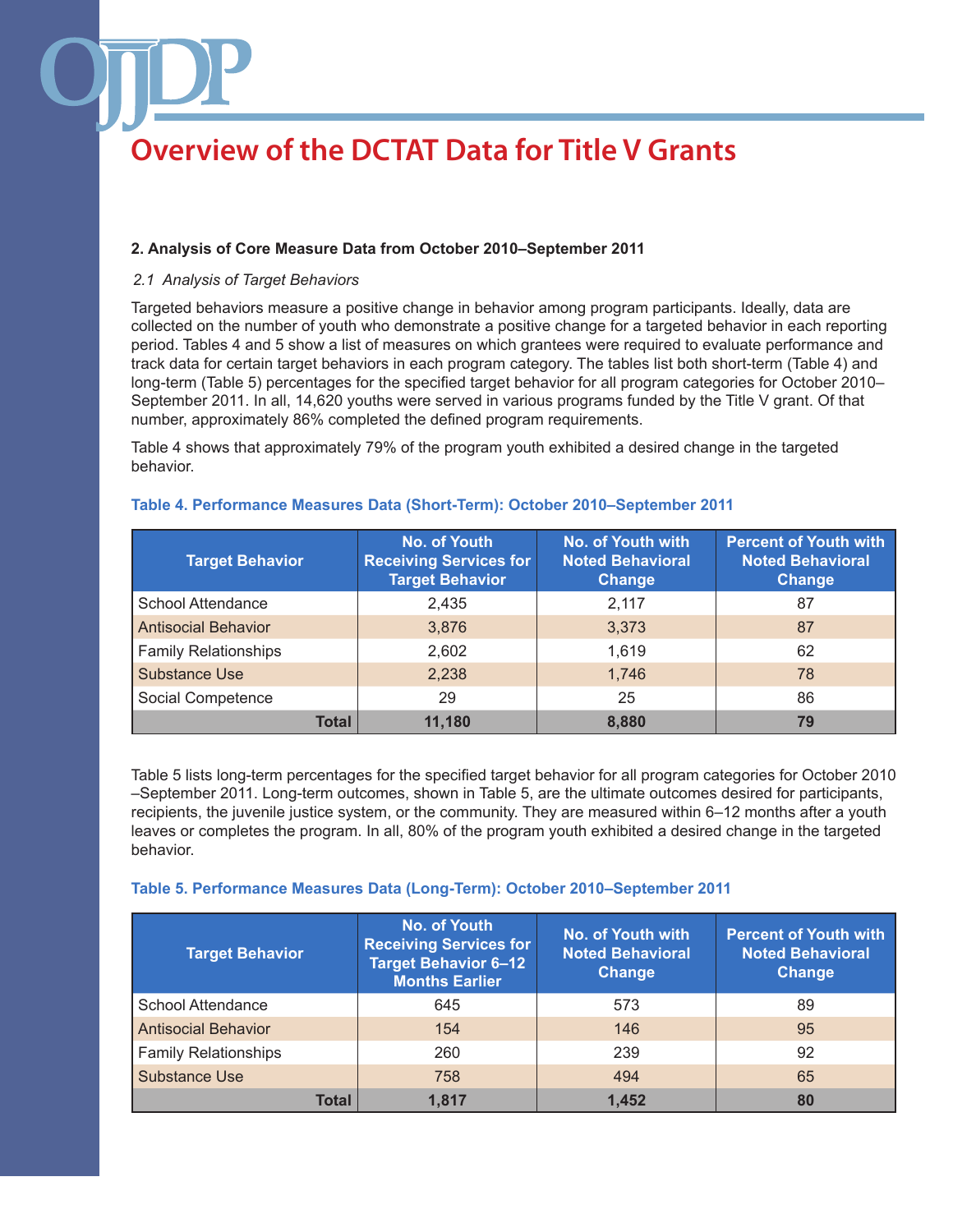### *2.2 Analysis of Evidence-Based Programs and/or Practices*

Evidence-based programs and practices include program models that have been shown, through rigorous evaluation and replication, to be effective at preventing or reducing juvenile delinquency or related risk factors. A significant number of Title V programs are implementing such programs and/or practices (Figure 3). During the October 2010–September 2011 reporting period, 71% of grantees (n=87) implemented them, amounting to more than \$2 million (\$2,179,625).

### **Figure 3. Programs Implementing Evidence-Based Programs and/or Practices (N=559)**



Following an evidence-based model can positively influence program practices. One goal is that programs implementing these practices will take a more substantive approach to achieving desired changes in target behaviors.

To further illustrate this, the following graphs show the percentage of grantees reporting a desired change in the target behavior of school attendance, measured short term. In particular, these data reflect a comparative view of subgrantee programs that use evidence-based programs or practices and those that do not. Overall, as shown in Figure 4, programs implementing evidence-based practices tend to report higher percentages of desired change in target behaviors (in this case, school attendance).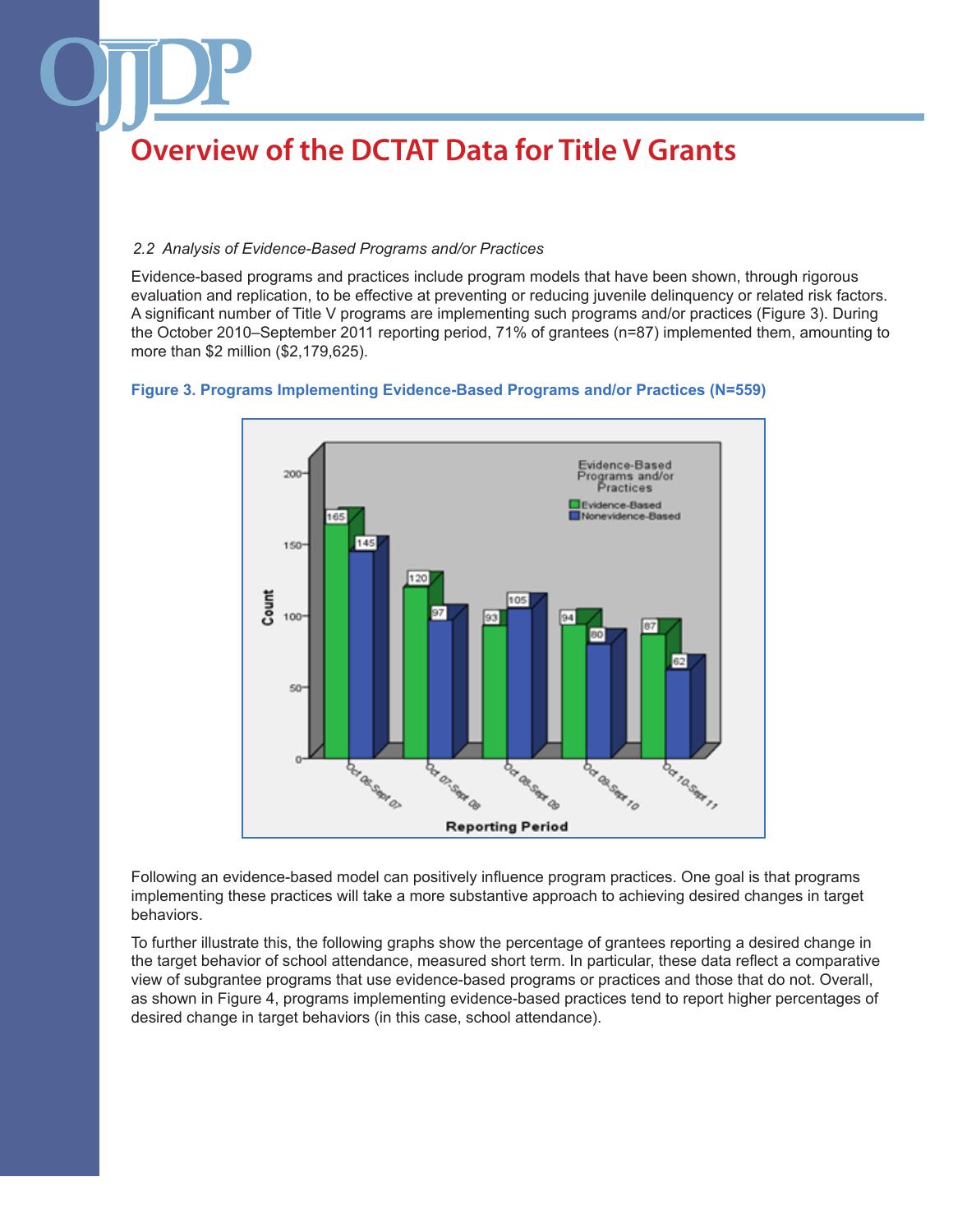

Similarly, long-term data show an increasing percentage of desired behavioral change for programs implementing evidence-based practices in comparison to those that do not. Although in certain instances it may appear that non evidence-based programs reported higher percentages, this is because fewer programs tracked their participants for the target behavior after program completion. Long-term measures include data reported from participants who were tracked 6–12 months after completing program requirements. Figure 5 presents a trend of these percentages across reporting periods.

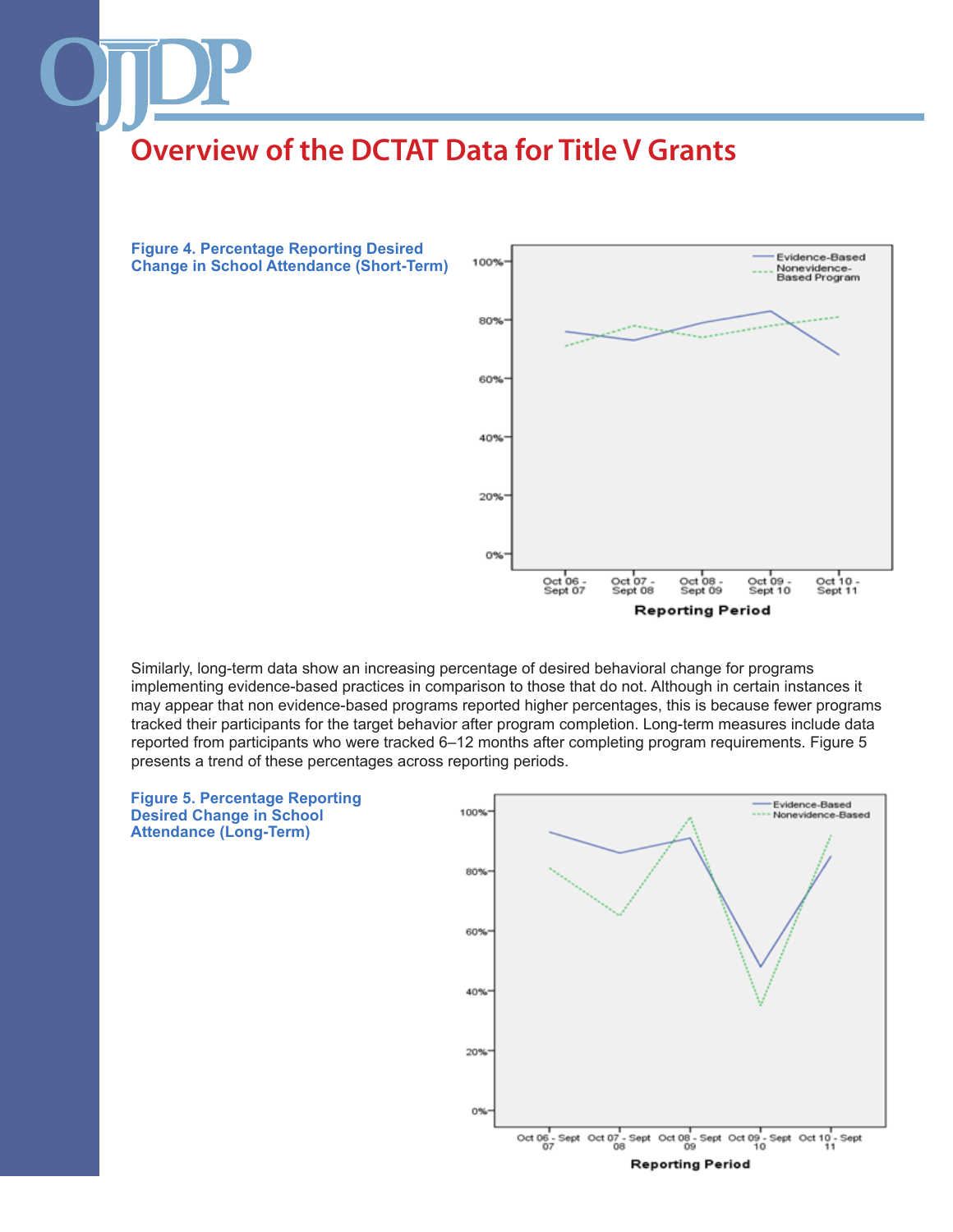### *2.3 Analysis of the Recidivism Measure*

Included in the core measures are re-offending outcomes for youth served by the program. The term *re-offend* (commonly referred to as recidivism) refers to a subsequent new offense. Youth who re-offend are already in the system and are adjudicated for a new delinquent offense. These youth are typically served in intervention programs whose goal is to prevent subsequent offenses.

Recidivism levels among the youth served while in the program (short-term) were relatively low: approximately 1%. A small number of youth who exited the program were tracked for re-offenses 6 months after their exit (n=20). Of those tracked, five committed a new offense. Short-term re-offending rates are shown in Table 6, while long-term rates are shown in Table 7.

#### **Table 6. Performance Measures for October 2010–September 2011: Short-Term Re-offending Data**

| <b>Performance Measure</b>                                                                        | <b>Data</b>      |
|---------------------------------------------------------------------------------------------------|------------------|
| Number of program youth tracked during this reporting period                                      | 4,117            |
| Program youth with new arrest or delinquent offense during this reporting period                  | 43               |
| Number of program youth who were recommitted to juvenile facility during this<br>reporting period | 23               |
| Number of program youth sentenced to adult prison during this reporting period                    |                  |
| Number of youth who received another sentence during this reporting period                        |                  |
| Percent of program youth who re-offend during the reporting period (recidivism)                   | 43/4,117 (1.04%) |

## **Table 7. Performance Measures for October 2010–September 2011: Long-Term Re-offending Data for Youth Exiting Programs 6–12 Months Earlier**

| <b>Performance Measure</b>                                                                                               | <b>Data</b>  |
|--------------------------------------------------------------------------------------------------------------------------|--------------|
| Number of program youth who exited the program 6–12 months ago than the<br>tracking period                               | 20           |
| Of those tracked, the number of program youth who had a new arrest or<br>delinquent offense during this reporting period | 5            |
| Number of program youth who were recommitted to a juvenile facility during this<br>reporting period                      | 0            |
| Number of program youth who were sentenced to adult prison during this<br>reporting period                               | 0            |
| Number of youth who received another sentence during this reporting period                                               | ი            |
| Percent of program youth who re-offend during the reporting period (recidivism)                                          | $5/20$ (25%) |